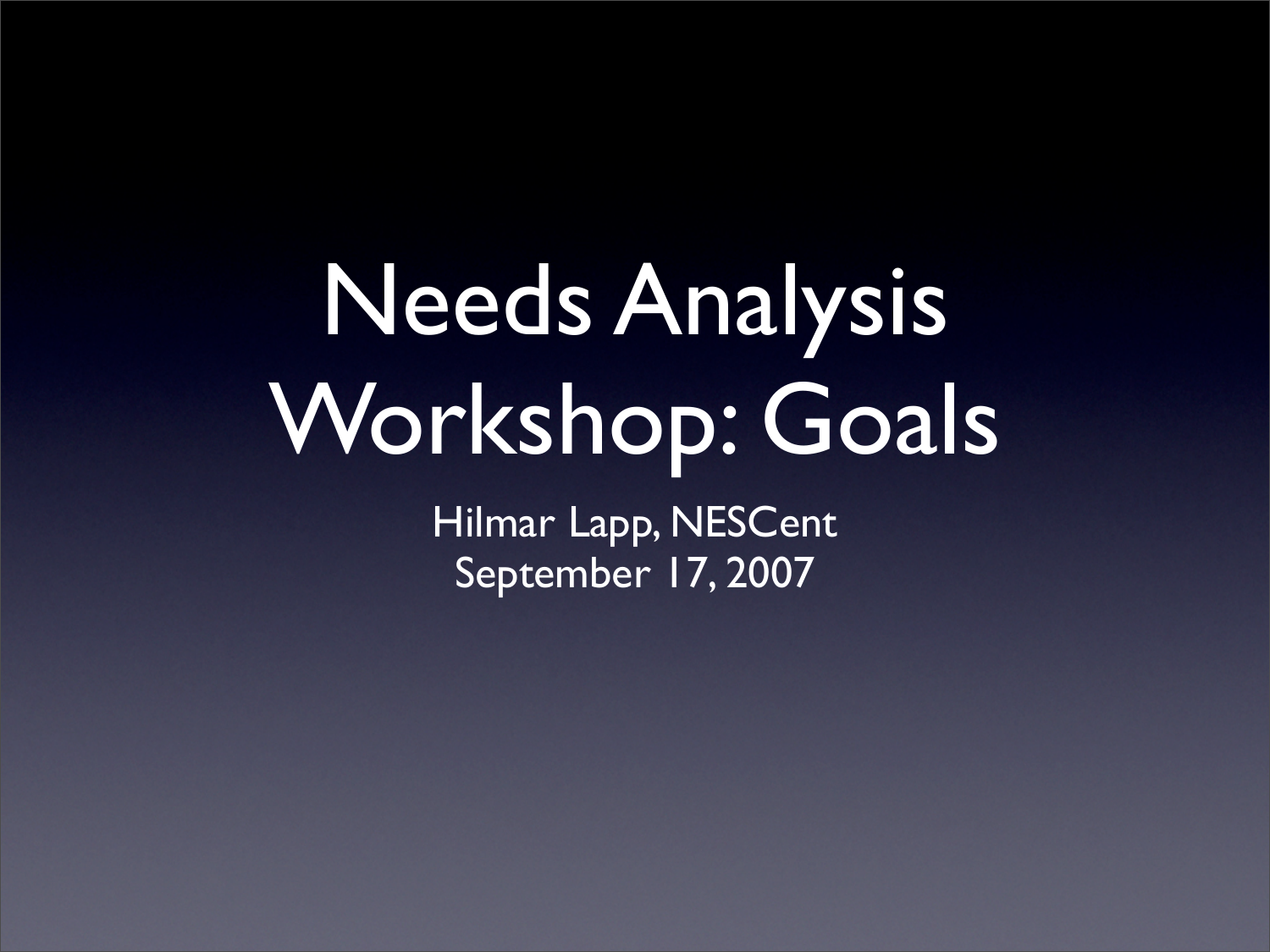# Workshop Goals:

- Identify powerful questions to *understand* and *exploit* the knowledgebase being built
- Understand how they are powerful
	- What data is needed?
	- What do they enable, in a better or unique way?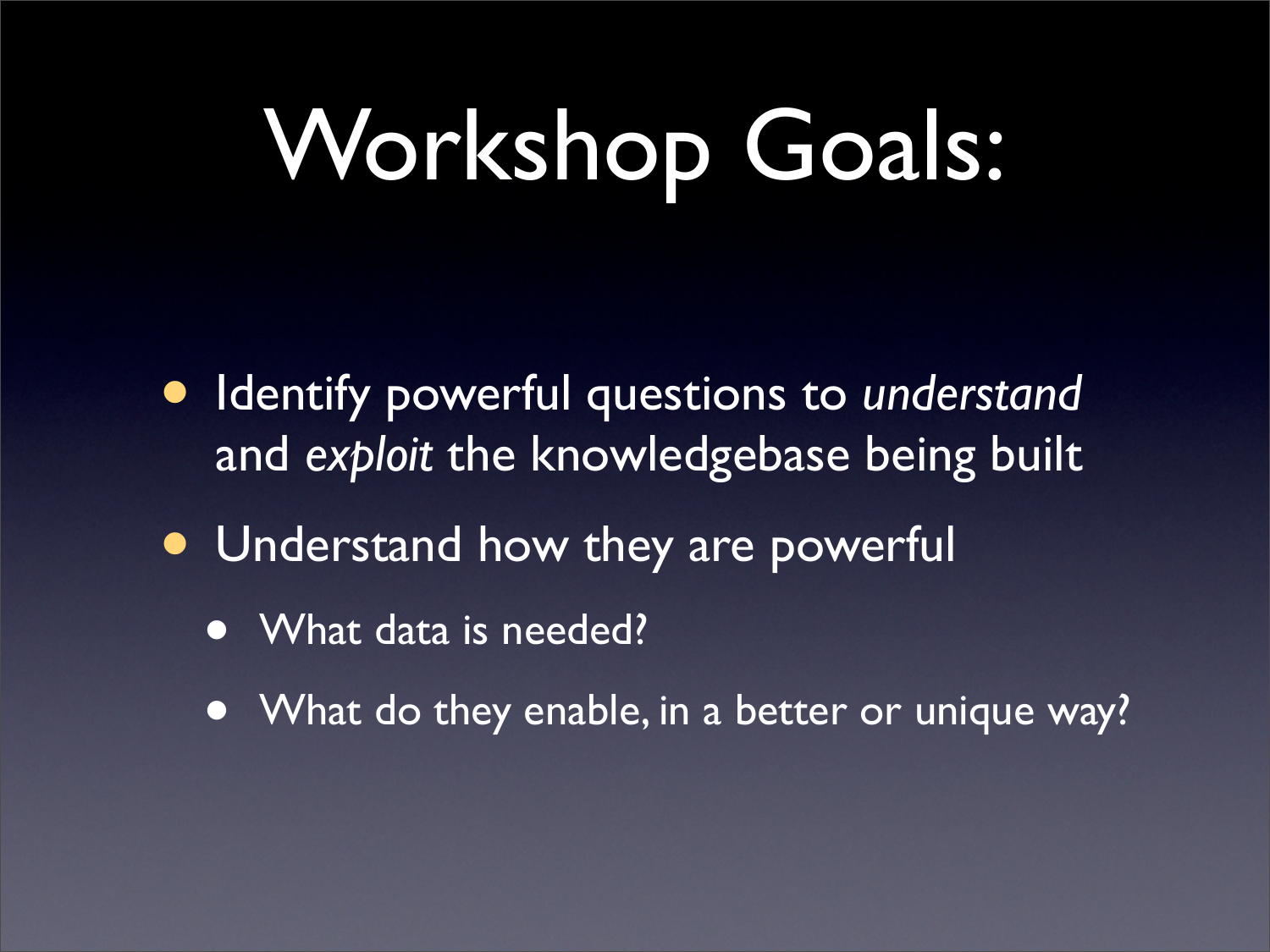## Data Exploration

- Best angles along which to explore?
	- E.g., Phylogeny, quality of change, character, gene
- Most common queries or reports?
	- Find all <insert here> that fulfill <insert here>
- What would the result be used for?
- What data would be needed?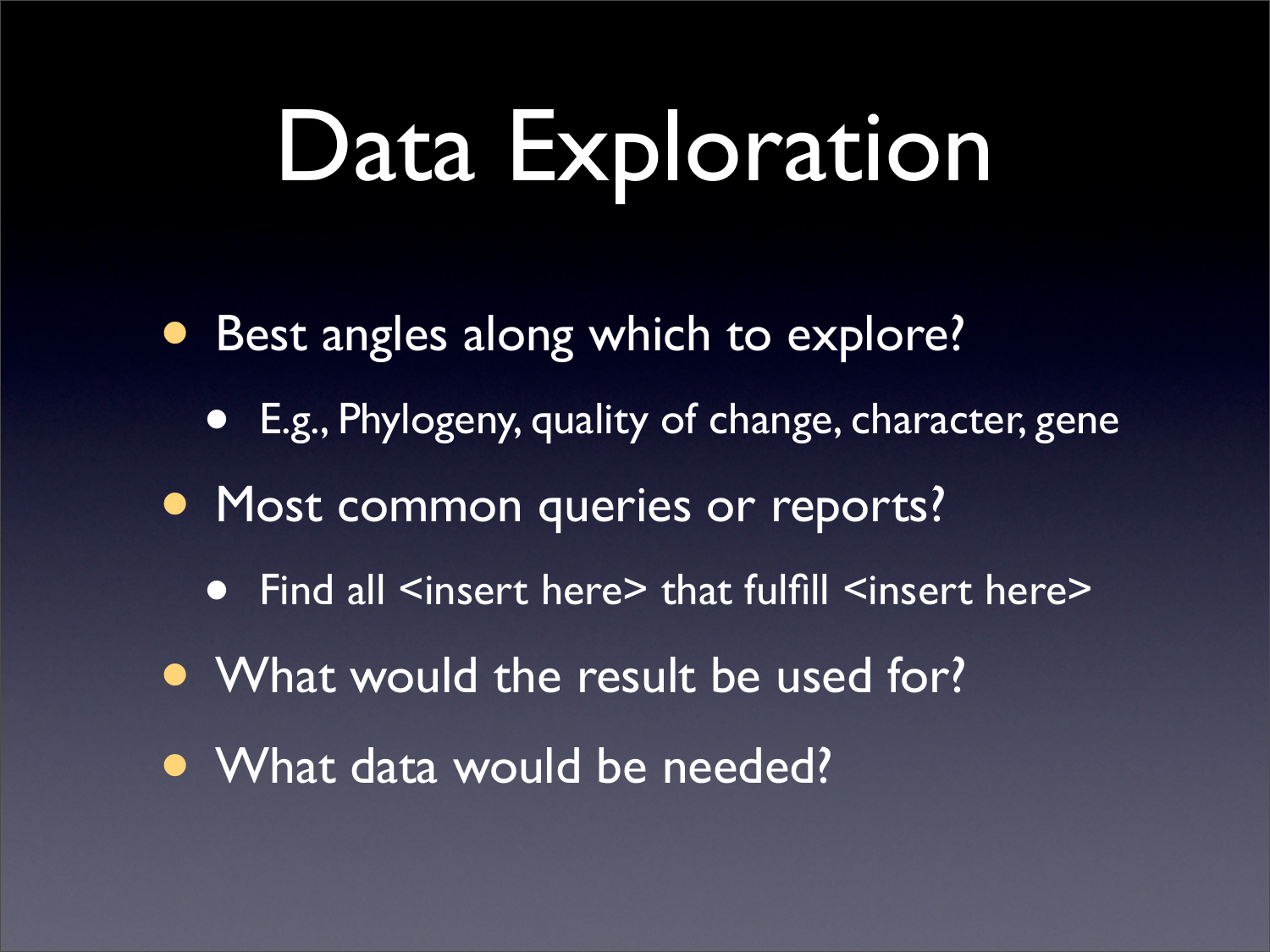# Hypothesis Generation

- Hypotheses about represented data types
	- Genes, phenotypes, ...
- Hypotheses about represented processes
	- Evolution, development, gene regulation, ...
- Which ones go beyond what current data and methods allow?
- What data do we need to achieve this?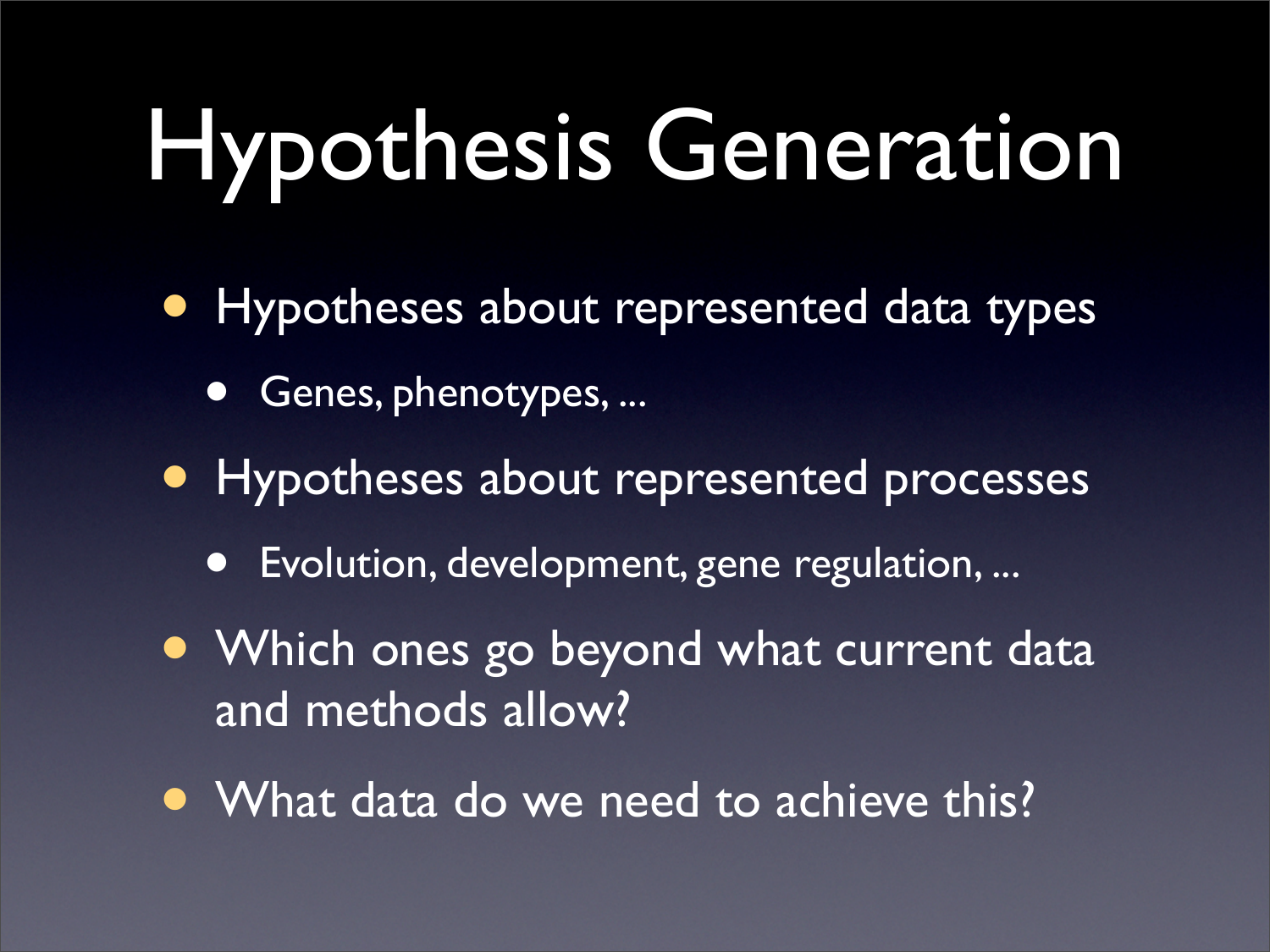## Data Mining

- What patterns are known to exist and could be rediscovered as proof-of-concept?
- What patterns if they exist would be interesting to look for?
- How would these be visualized?
- What data do we need to collect for this, and what external data to integrate?